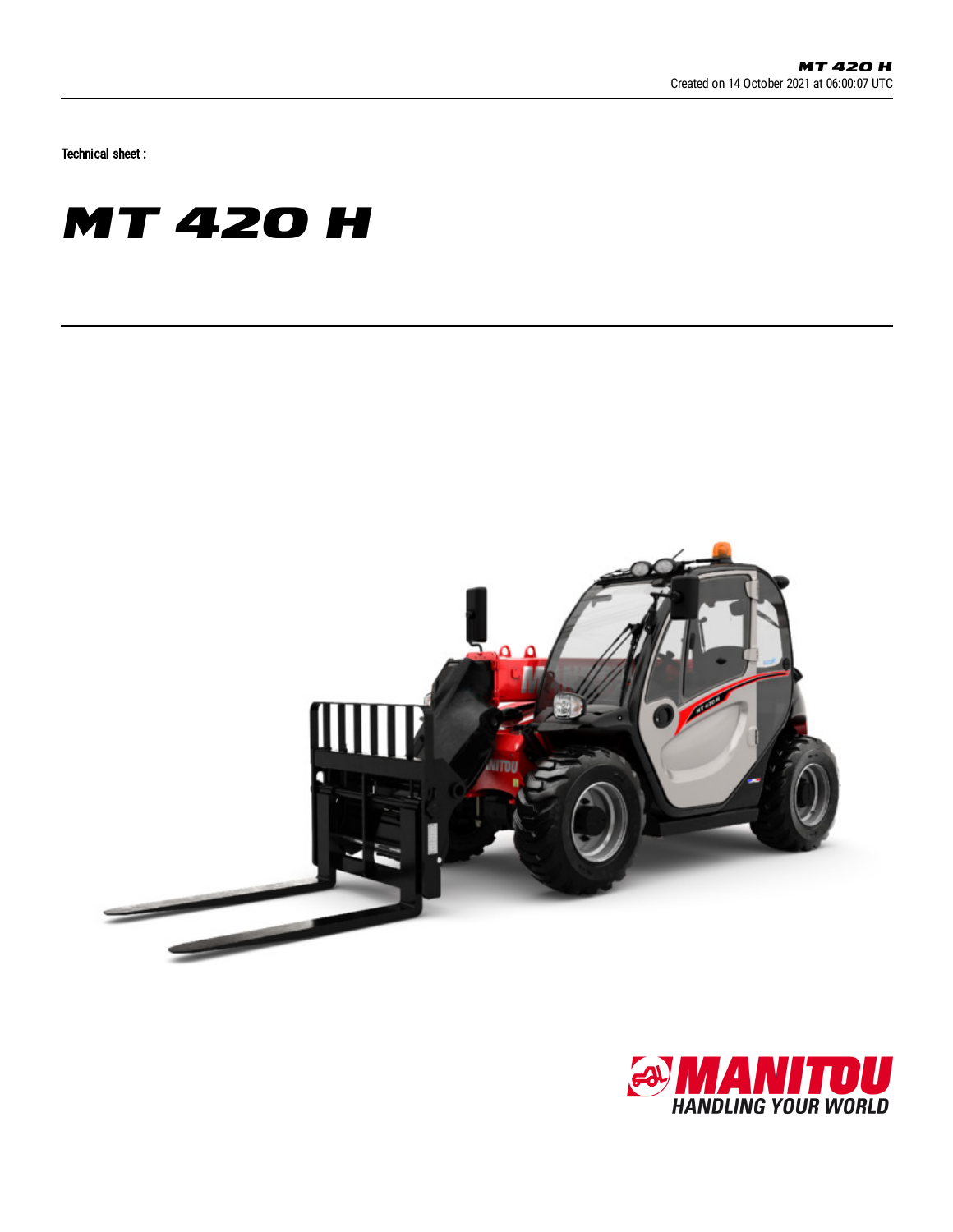|                                             | <b>PICATCA AIL 1 1 A AIR</b> |
|---------------------------------------------|------------------------------|
| <b>Capacities</b>                           | Metric                       |
| Max. capacity                               | 2000 kg                      |
| Max. lifting height                         | 4.35 m                       |
| Max. Reach                                  | 2.65 m                       |
| Breakout force with bucket                  | 1886 dal                     |
| <b>Weight and dimensions</b>                |                              |
| Overall length to carriage                  | $3.64$ m<br>111              |
| Overall width                               | 1.49 <sub>m</sub><br>b1      |
| Overall height                              | 1.97 <sub>m</sub><br>h17     |
| Wheelbase                                   | 2.13 m<br>y                  |
| Ground clearance                            | $0.24$ m<br>m4               |
| Overall cab width                           | 0.80 <sub>m</sub><br>b4      |
| Tilt-up angle                               | 12°<br>a <sub>4</sub>        |
| Tilt-down angle                             | 116°<br>a5                   |
| External turning radius (over tyres)        | 2.98 m<br>Wa1                |
| Unladen weight (with forks)                 | 4190 kg                      |
| Tyres type                                  | Pneumat                      |
| Standard tyres                              | Camso SKS-532 - 12           |
| Forks length / width / section              | 1/e/s<br>1200 mm x 125 m     |
| <b>Performances</b>                         |                              |
| Lifting                                     | 5s                           |
| Lowering                                    | 3.50s                        |
| Extension                                   | 4.80s                        |
| Retraction                                  | 3s                           |
| Crowd                                       | 3.30 s                       |
| Dump                                        | 2.70s                        |
| <b>Engine</b>                               |                              |
| Engine brand                                | Kubota                       |
| Engine norm                                 | Stage V                      |
| Engine model                                | 2607-CR-I                    |
| Number of cylinders / Capacity of cylinders | $4 - 2615c$                  |
| I.C. Engine power rating - Power (kW)       | 57 Hp / 42                   |
| Max. torque / Engine rotation               | 174 Nm @ 16                  |
| Drawbar pull (Laden)                        | 2850 dal                     |
| <b>Transmission</b>                         |                              |
| Transmission type                           | Hydrostat                    |
| Number of gears (forward / reverse)         | 2/2                          |
| Max. travel speed                           | 24.90 km                     |
| Parking brake                               | <b>Automatic Negative</b>    |
| Service brake                               | Disk brake on the c          |
| <b>Hydraulics</b>                           |                              |
| Hydraulic pump type                         | Gear pun                     |
| Hydraulic flow / Pressure                   | 77.40 l/min / 2              |
| <b>Tank capacities</b>                      |                              |
| Engine oil                                  | 10.201                       |
| Hydraulic oil                               | 70 I                         |
| Fuel tank                                   | 60 l                         |
| <b>Noise and vibration</b>                  |                              |
| Noise at driving position (LpA)             | 76 dB(A)                     |
| Noise to environment (LwA)                  | 104 dB(A                     |
| Vibration on hands/arms                     | $< 2.50$ m/                  |
| <b>Miscellaneous</b>                        |                              |
| Steering wheels (front / rear)              | $2/2$                        |
| Drive wheels (front / rear)                 | 2/2                          |
| Safety / Safety cab homologation            | Standard EN 15000 / ROPS     |
|                                             |                              |

Controls

l,

MT 420 H - Created on 14 October 2021 at 06:00:07 UTC Metric

2000 kg

4.3 5 m 2.6 5 m 1 8 8 6 d a N 3.6 4 m 1.4 9 m 1.9 7 m 2.1 3 m 0.2 4 m 0.8 0 m 1 2 ° 1 1 6 ° 2.9 8 m 4190 kg Pneumatic o SKS-532 - 12 - 16.5-12PR 0 mm x 125 mm / 45 mm 5 s 3.5 0 s 4.8 0 s 3 s 3.3 0 s 2.7 0 s Kubota Stage V 607-CR-E5 4 - 2615 cm<sup>3</sup> 5 7 H p / 4 2 k W 174 Nm @ 1600 rpm 2 8 5 0 d a N Hydrostatic 2 / 2 2 4.9 0 k m / h matic Negative Hand-brake brake on the cadran shaft Gear pump 7 7.4 0 l/ min / 2 3 5 b a r 0.2 0 l  $\overline{76 \text{ dB(A)}}$  $104 dB(A)$  $< 2.50$  m/s<sup>2</sup>  $2/2$ 2 / 2 15000 / ROPS - FOPS cab (level 1)

J S M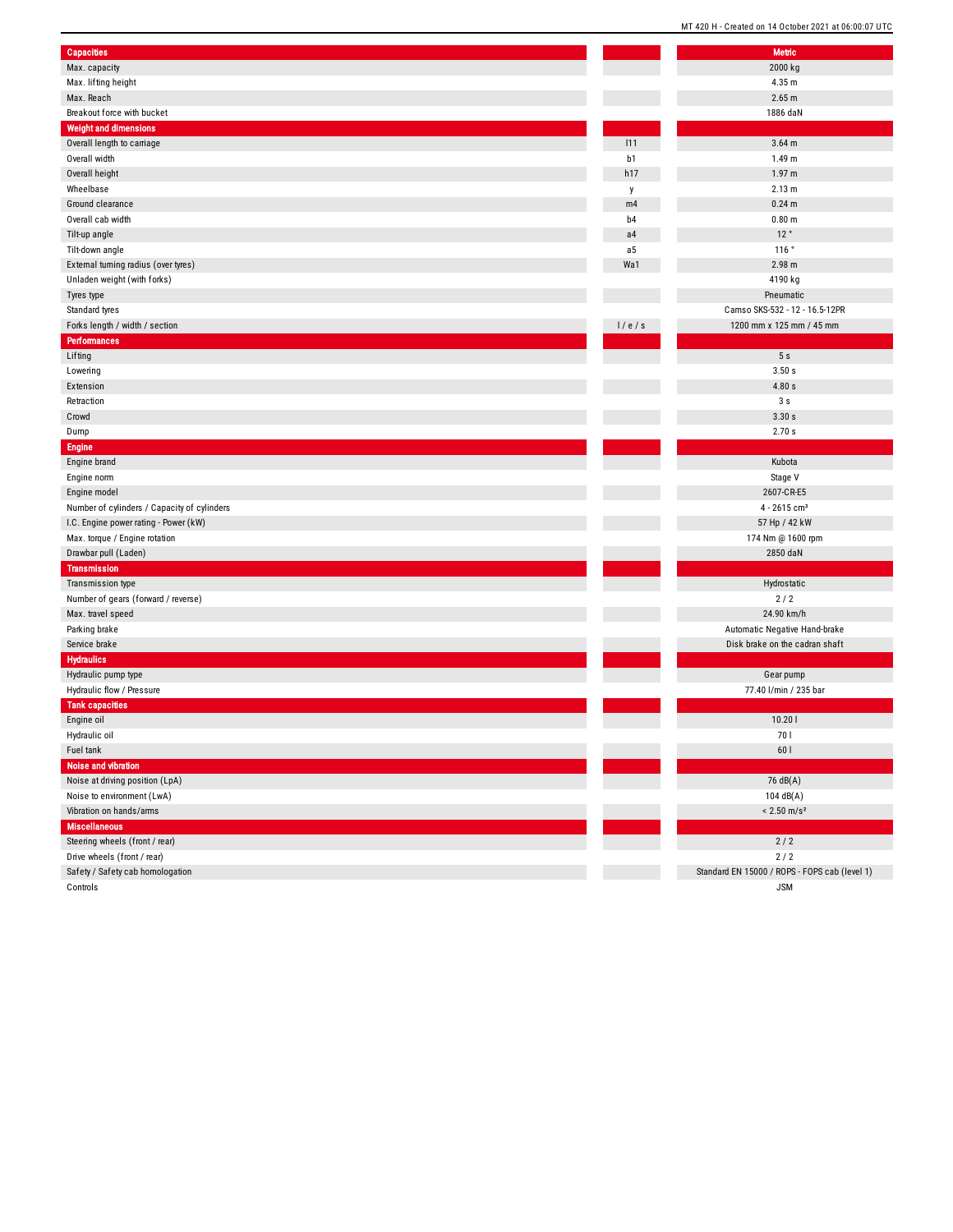## Dimensional drawing



## Load chart